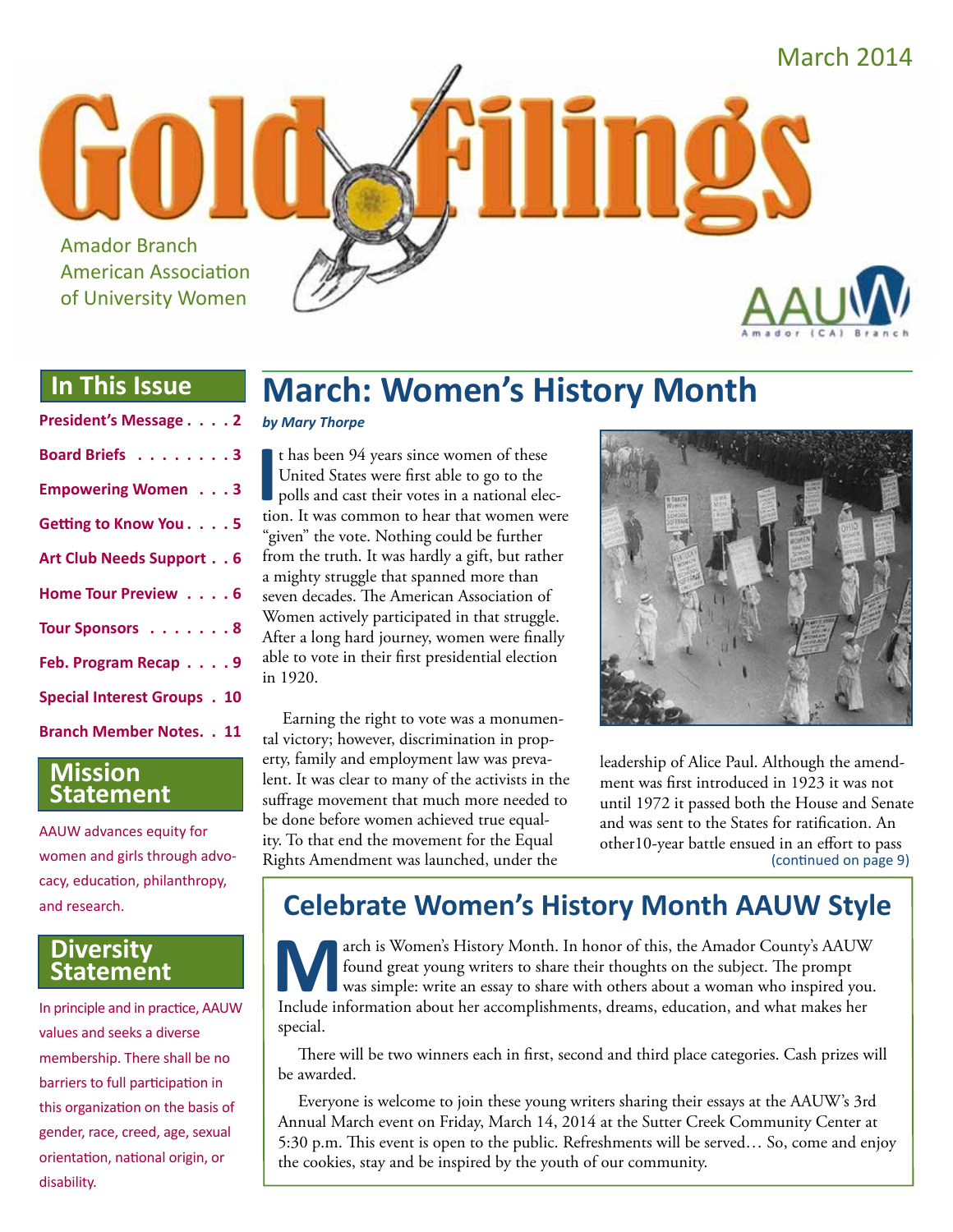

**AAUW Priority:** AAUW 's mission is to advance equity for women and girls through advocacy, education, philanthropy, and research, and speaks to women's needs, aspirations, and concerns across the life span.

**Quote of the Month:** "When a woman walks through the door, she does not close it behind her. Instead she holds it open, grabs the hand of another woman, and pulls her through the door."

*Kenia Rioja Naranjo,* 2013 NCCWSL Scholarship Recipient

I read this month's quote in the 2014 winter AAUW Outlook and it struck a chord immediately. Coming from an AAUW scholarship recipient, it epitomizes what AAUW is all about. Our February program was all about women helping each other. I was deeply moved when I witnessed one of the attendees get up from her seat at the presentation, and move back to another woman to help her find a solution to her concerns. It was a wonderful display of the empowerment our program was providing. Bravo to Judy Lerner-Liston, Norma King, Myrna-Kay Robison, and Robin Stolz for an outstanding job! And many thanks to Judy Regnier, Bev York, Jackie Martinez, Carol Smallfield and their team of helpers as well.

This month we will pull some younger hands through as we honor our annual Women's History Month Essay Contest winners. The award presentations will be Friday, March 14 at 5:30 p.m. at the Sutter Creek Community Center. Be sure to attend to honor these bright junior high school students.

Home Tour is fast approaching and all systems are ready to go. Claire and her energetic crew are getting it all done. Please plan to do your part; serving on the day of Home Tour in some capacity is an expectation of membership in our branch. Be sure to check out the stunning quilt ready for the opportunity drawing. Tickets are now on sale and packets are available for members to sell. The quilt is also available for display at any of your meetings with other groups. Please contact Sue Harrington, *susanlh@volcano.net*. Be sure to save the date for the Home Tour in Sutter Creek: April 12, 2014.

May brings our ice cream social to honor our scholarship recipients. Gretchen Carlson (Tech Trek), Suzanne Nicholson (Community College), Kathy Guletz (Upper Division/Graduate/ Re-Entry) and their committees are gearing up for the selection process.

Our mighty Nominating Committee, Sandy Campbell and Lynne Brumit, have put together an awesome slate of officers and appointees for next year's board. We still have three openings on the board: Community, Hospitality, and Public Policy. Please consider helping out with one of these positions (Board meeting attendance is not mandatory). Our annual meeting and election of officers will take place June 11, 2014, 5:30-7:30 p.m. at the Sutter Creek Methodist Church.

AAUW California will be putting a \$4.00 dues increase on the ballot again. All members are encouraged to vote. It is good to remember that the state organization supports our branch in a variety of ways. The tangible example is that State President Alicia Hetman facilitated our Focus Group in August. Some direct results of that meeting are the Action Plan, Libations and Conversations, our wonderful March program, and a visible renewed energy in our branch. The state organization has provided our branch a wealth of resources and support including membership recruitment and retention ideas, program help, finance advice, recognition, etc. Please visit *www.aauw-ca.org* to read about how AAUW-CA supports us and California women.

Thank you all for opening doors, having the strength and confidence to pull others through, and as always, for being BRILLIANT

#### *NJS*

### **April Newsletter Deadline**

The deadline for submitting articles and information for the April issue of Gold Filings is March 24th. Please submit material as soon as you can. Thank you.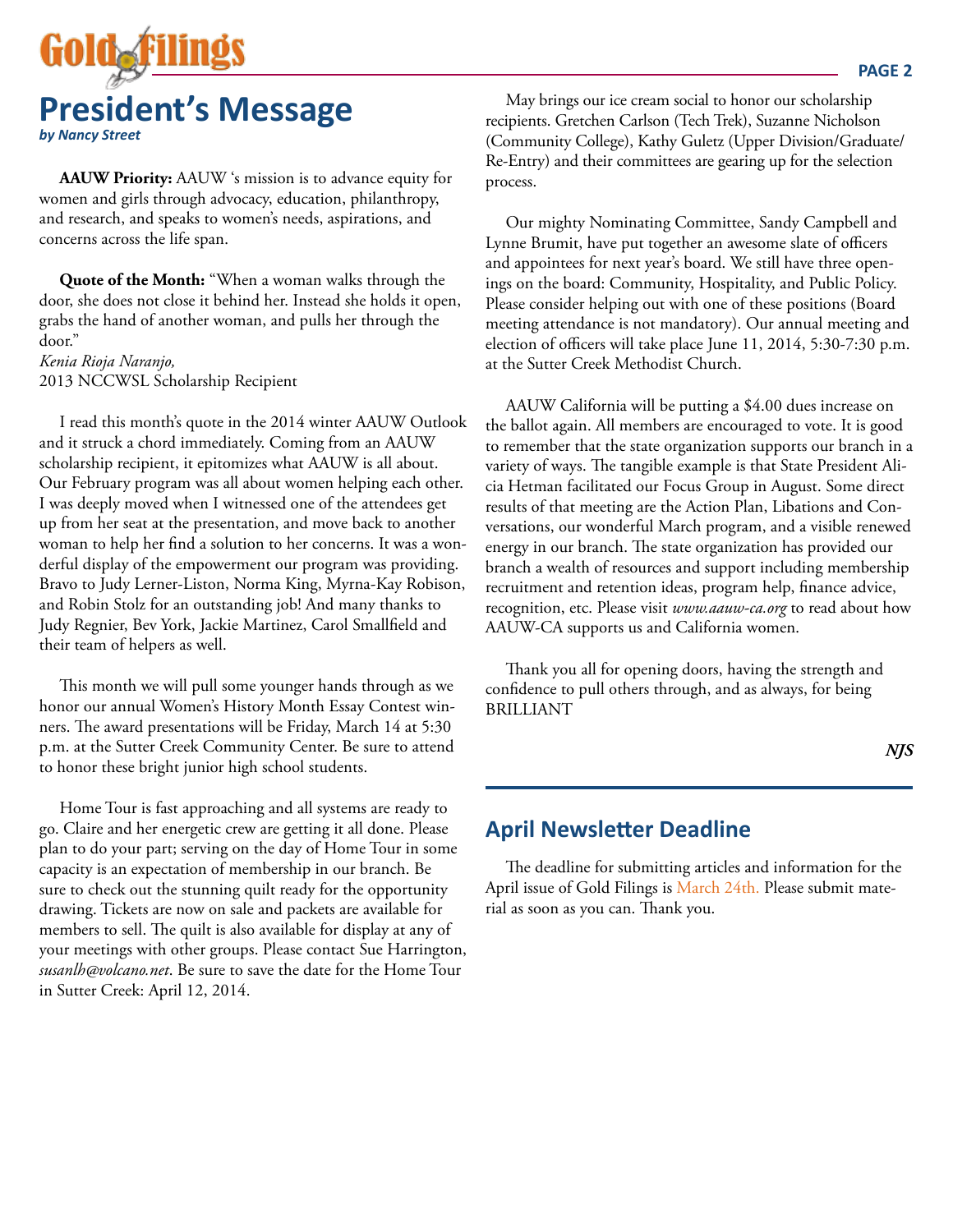## **Building a Pipeline for Women Candidates: Ways Women Can Step Up and Empower Other Women**

**M**arch is Women's<br>
This year's theme is<br>
celebrating character, courage History month. This year's theme is and commitment.

Each month Amador AAUW members, friends and interested persons gather in an interest group called Libations & Conversations for lively conversation on topics submitted by women attending the meetings.

The topic for the gather-

ing on Wednesday, February 19th was "Building a Pipeline for Women Candidates". The following two items represent a portion of our conversations that evening.

The first one lists 12 engaging ways women can step up and empower other women; the second one outlines some shocking and amazing facts about American women in politics and government.

#### **12 Steps to Empowering Other women**

From *Success, Work,* August 20, 2013

I recently saw this wonderful saying "Girls compete, women empower". How do we step up as women and empower others. It is not always easy going first, but too often women who have had to carve their own path forget to keep the path open for those who follow behind. The reverse unfortunately also often

happens, where women who step up into leadership roles are held to higher standards than their male counterparts, particularly from other female workers. For things to change we need to be kinder to the sisterhood. So how can we empower others?

*Become a mentor* – Act as a mentor to other women. Sharing your story with other women can help them feel less alone and see their own experiences from a different per-

(continued on page 4)

## **Board Briefs**

#### **The Next Board Meeting**

March Board meeting is March 20.

#### **AAUW Board Briefs February 20, 2014**

- The minutes for January 16, 2014 were approved as corrected.
- Treasurer Michele Powell presented the budget report for January 2014.
- The February program, "Resources for a Brighter Future", was very successful with forty-three people in attendance, including presenters. Ways to improve publicity and attendance were discussed.
- The March program is the annual Women's History Month Essay Contest and Awards Presentation at the Sutter Creek Community Center on March 14, 2014, 5:30-6:30 p.m. Heidi O'Hara and her committee are progressing on organization. Set-up/clean-up helpers are needed, as well a few volunteers to make cookies for the event.
- Claire Wait reported on Home Tour organizational progress. The theme is "Jewels of the Mother Lode". All

hostess slots are filled. Board voted to increase the 2014 Home Tour budget by 10%.

- Nominating Committee Chair Sandy Campbell reported that all but three appointed positions are filled. All elected officer nominations are completed.
- Website chair Belva Pummer led a discussion of the website, focusing on presentation of Home Tour information.
- Nancy Street announced that the North San Joaquin Area Leadership Day is May 10. Branch leaders are invited to attend.
- Michele Powell suggested that there be a short article about Women's History Month in the March Gold Filings. Mary Thorpe will be asked to write it.
- Sandy Campbell reported that the Art In Action interest group was invited to share their expertise with the Ione Junior High School Lunchtime Art Club (Heidi O'Hara). The first visit was a success and more are being planned.
- Nancy Street reiterated the idea to nominate the February program for state branch recognition. She will ask Myrna -Kay Robison to write the nomination.

**PAGE 3**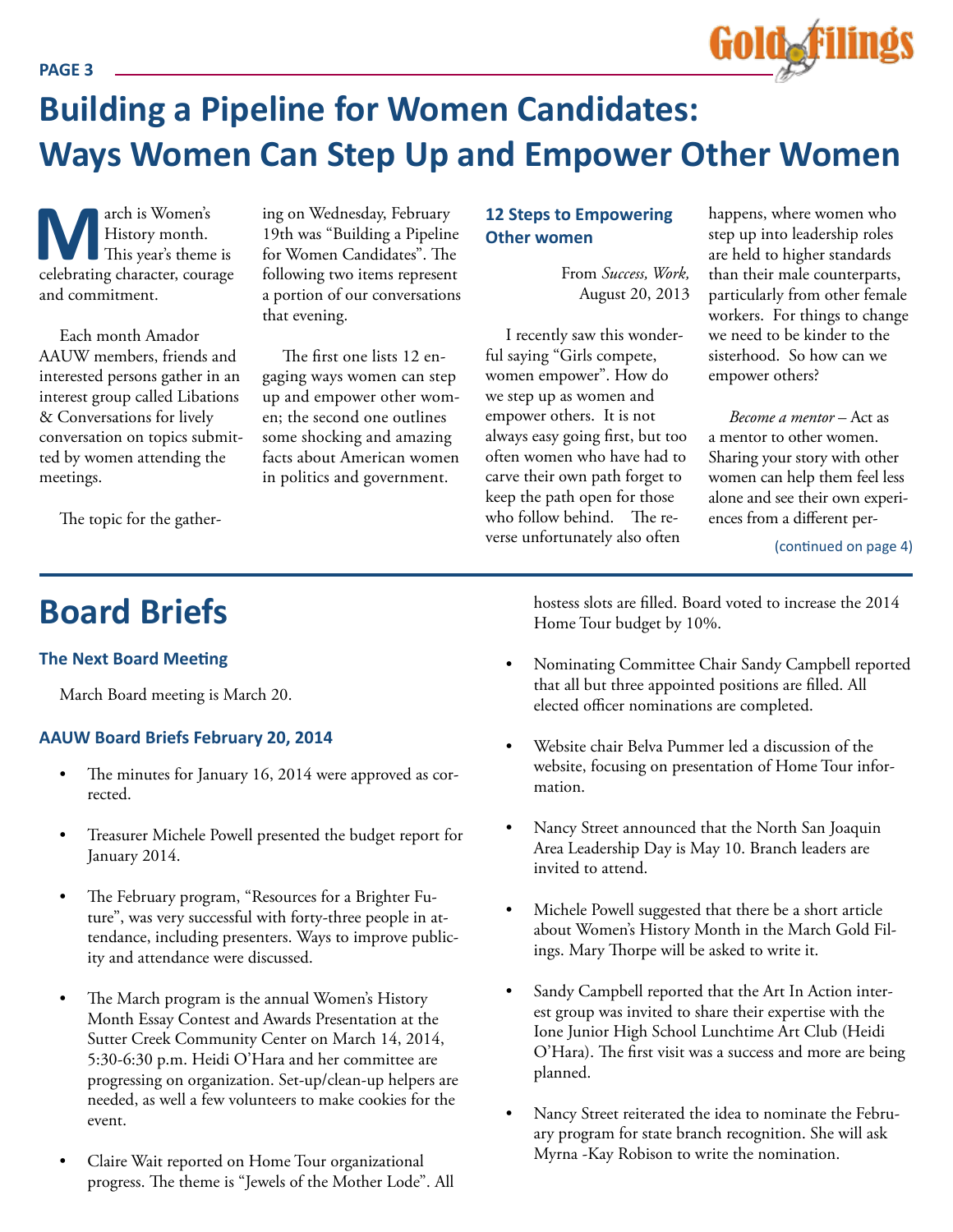

(continued from page 3)

spective. Mentoring isn't telling someone what to do, but rather helping them see and connect with opportunities.

*Stop judging others* – Remember someone else's choice is not a criticism of yours. When criticizing a female colleague or leader ask yourself if you would hold a man to the same standard.

*Treat everyone fairly at work* – Show everyone respect and support non-discrimination.

*Promote education, training and professional development for women* – Encourage and support other women to continue to build their professional skills.

*Encourage* – Encourage other women to take advantage of opportunities and to reach their full potential.

*Be supportive* – Be supportive of the efforts of other women, whatever path they choose to follow.

*Celebrate the achievements of other women* – Recognize and celebrate the achievements of other women. Achievements help clear the path for those who follow.

*Support women in developing countries* – Make a difference in someone's life. Women do 70% of the work in the world and control less than 10% of the money. There are some great opportunities to reach out and help women in developing countries. Help to keep a girl in school or help to finance a microloan (from \$50) for women to set up a business.

*Vote* – Be aware of your political candidate's views on empowering women and have your say.

*Support women entrepreneurs* – Where possible support women entrepreneurs. As more women achieve success they can help change the work landscape.

*Empower yourself so you can empower others* – Take time out to develop yourself first so you can position yourself to help other women.

*Build strong networks* – Reach out to other women and build strong supportive networks.

#### **Building the Pipeline of Women Candidates**

#### *The Issue*

Extensive research shows that when women run for office,

they perform as well as men. Yet women remain severely underrepresented in our political institutions. The fundamental reason for women's under-representation is that they do not run for office. There is a substantial gender gap in political ambition; men tend to have it and women don't. Even in the highest tiers of professional accomplishment, women are substantially less likely to demonstrate ambition to seek public office. These results hold regardless of age, partisan affiliation, income and profession. In addition, at the emergence of a more diverse group of political candidates and leaders, overall levels of political ambition for women and men have remained fairly constant. Men continue to enjoy more comfort, confidence and freedom than women when thinking about running for office. According to recent research, the first ever survey of 18-25 year old men and women on political aspirations reveal that women still fall far behind their male counterparts in what's becoming known as the "ambition gap" or the likelihood to think of running for office someday. Given this persistent gender gap in political ambition, we are a long way from a political reality in which young women and men are equally likely to aspire to seek and hold elective office in the future.

#### *Statistics*

- None of the CEOs at the top 15 media corporations are women.
- Only 3 % of CEOs in fortune 500 companies are women.
- Only 15% of board members among Fortune 500 companies are women.
- Only 18% of law partners are women, even though women make up 48% of law school graduates.
- Only 21% of nonprofits with budgets of \$25 million or more have female CEOs.
- Only 29% of board members on college and university boards are women.
- Only 18% of the seats in congress are held by women, ranking us behind Afghanistan, Ethiopia, and Nepal.
- Only 24% of seats in state legislatures are held by women.
- Only 5 out of 50 states have a female governor.
- Currently the United States ranks 77th on an international list of women's participation in national government.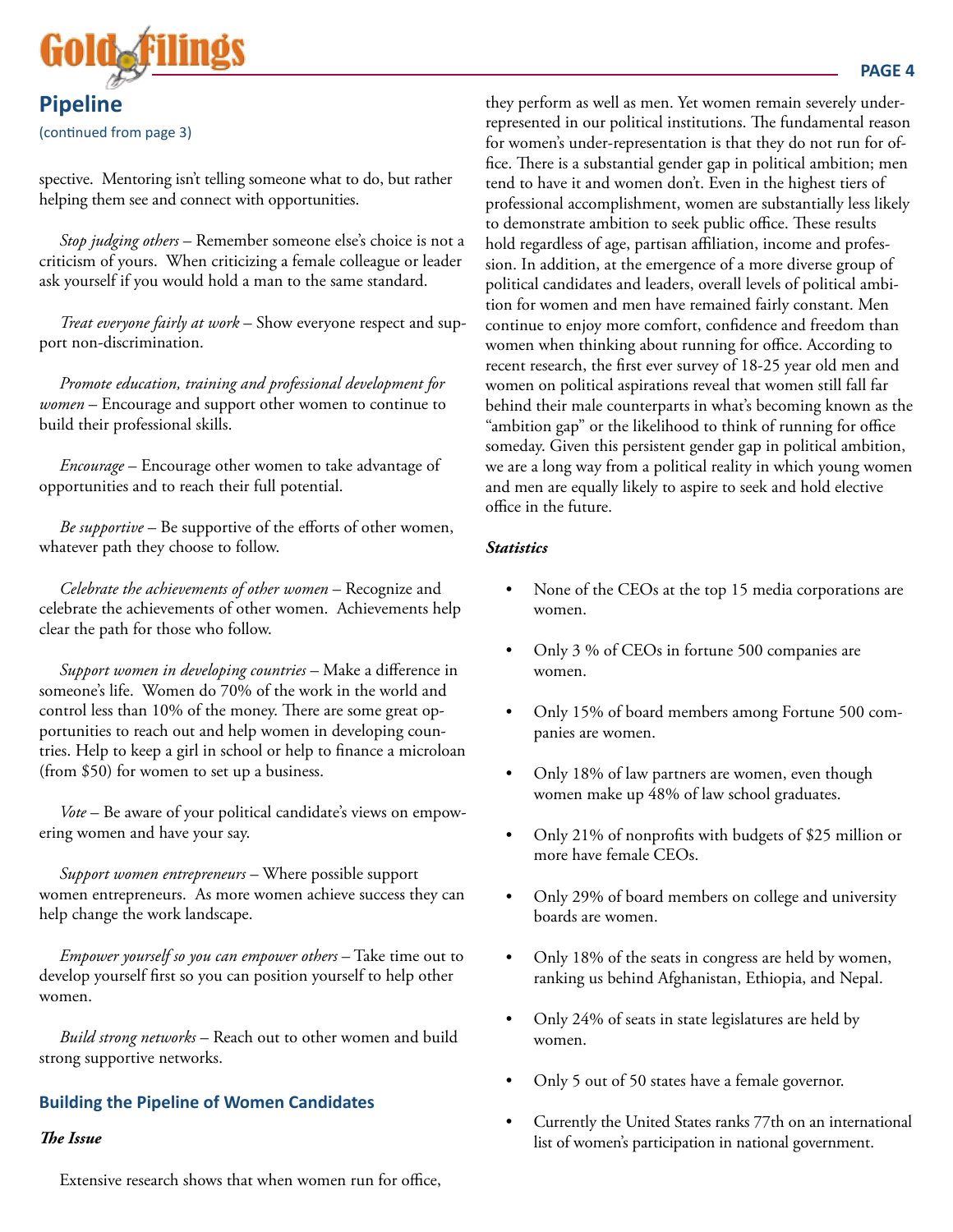

## **Getting to Know You: Marilyn Hoopes**

#### *Interview by Lani Chapman*

**T** he following is an interview with Marilyn Hoopes, a former AAUW scholarship recipient and a talented, multifaceted local role model for girls and women.

*Q: What did you think you were going to be when you grew up?*

A: I wanted to be a lawyer from about the age of eight.

*Q: Tell me about how you got into your line of work?*

A: I got married perhaps too young, recognized my mistake, worked hard to overcome my error and committed myself to law school.

*Q: What do you like most about being in the field of law?*

A: The United States Constitution is, to me, the most impressive aspect of practicing law.

#### *Q: What have been your proudest moments in your pursuit of your law degree?*

A: The first was getting into the University of California Davis School of Law. UC Davis had only sixteen seats. I already felt I was a step behind coming from a state college. (I was the first older AAUW scholarship recipient returning for undergraduate education.) The second proudest moment was the thrill of seeing the legal system work.

*Q: Would you choose the same career path again? Why?*

A: Yes, because of the opportunity to work to make justice available to more people.

#### *Q: What were your biggest obstacles in pursuit of your law degree?*

 A: Retraining my brain to learn the logic and think like a lawyer. The first year was the hardest because I learned civil procedure, torts, contracts, criminal law, property law, and legal writing. So many of these things are not intuitively apparent from one's previous experience and education.

#### *Q: Where did you obtain the strength and the skills to reach your goal and complete law school?*

A: Unfinished business to please my mother, who had already passed. There was also a mandate to go into the practice of law that was passed through the family from my grandfather. Before law school, I didn't feel whole. I felt driven but unfulfilled. Being a lawyer was the highest goal given from my grandfather for his sons, but not for his daughter. I was determined to prove that a daughter could do it. Perhaps I didn't have the confidence I needed, but I did have the drive.

#### *Q: How did you acquire the gift of believing in yourself?*

A: The book *To Kill a Mockingbird* had a substantial early influence on me. I was given the gift of believing in myself at a very early age in life. I had to go into law to fulfill what was in me. I knew that a lawyer was what I was meant to be.

*Q: What are your current activities involving law today?*

A: I am a contract Administrative Law Judge. I believe in law and I have compassion. When the system works it is so exhilarating. Yes, the system is slow, but it works.

*Q: What lessons have your work life taught you?*

A: Life and law aren't always fair, but keep on trying. You can't give up the faith.

*Q: What advice do you have for girls and women in their professional lives?*

A: Women can expect the road to be harder, but the rewards are greater.

*Q: What advice do you have for girls and women in their personal lives?*

A: Your heart has to be in your profession. Let go of the guilt. There is no such thing as a superwoman. You are never done; let it be.

*Q: How could AAUW make a greater impact on women?*

A: By getting knowledge and information out that the glass ceiling is not broken for poor, for minorities, for middle class or upper middle class women. AAUW is needed more now to insure young women succeed because of our new demographics. The change in demographics, especially in California with the increase in poverty, statistically determined that a large group will not even finish high school. This same group does not have the dream of college, graduate school, or a professional career. AAUW needs to do a special outreach to this group to let them know the dream is alive and viable. The equality message of the 1960's – early 80's has been lost to this younger generation.

*Q: Were there people who had a particularly strong influence on your life? Tell me about them.*

A: My dad. He had integrity. He believed in honesty, civics, paying back to the community and belonging to organizations that help the community. Another person is my brother Jack who is also an attorney. We went to Law School later in life at the same time. We are very competitive. He has been a huge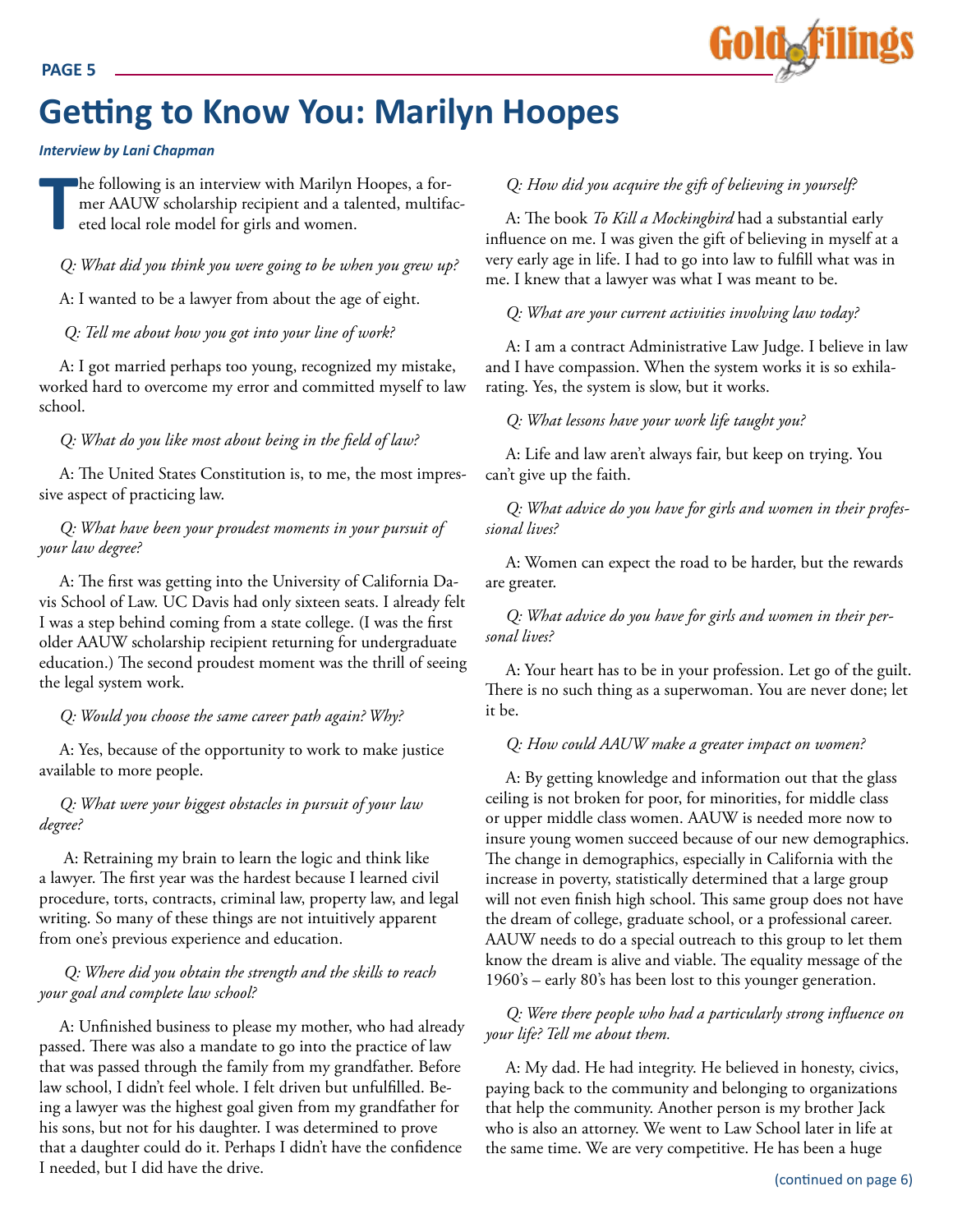## **Support Heidi O'Hara's Art Club**

#### *by Sandra Campbell*

Gold

eidi O'Hara, a member<br>
of our Amador Branch,<br>
teaches at Ione Junior<br>
High School, and has formed of our Amador Branch, teaches at Ione Junior an Art Club for interested students who attend on their and her—Tuesday lunch hour, as there are no art classes. In February, three members of the Art in Action interest group met with the students at Heidi's request. We showed some of our work, brought a few supplies and conducted a short lesson. The club has received a few donations but much more is needed, as the students would like to have a show during Open House. Among their requests are . . .

- "Real" drawing pencils (4B or 6B), as they are using the usual No. 2s; good erasers would be nice too.
- Brushes for water colors; they are using the ones from the classroom paint sets and they are well used, to put it kindly.
- Watercolor paper: 140lb. in tablets not blocks; 8 x 10 or 9 x 12
- Decorative duct tape

These are very basic needs and I could go on and on with other ideas for supplies. If you would like to help in this effort,



*Jeri Killian (standing, left), a member of Art in Action and Sandra Campbell participate in O'Hara's Art Club at Ione Junior High.*

contact Heidi, Charlene Unger or Sandra Campbell.

## **Getting to Know You**

#### (continued from page 5)

influence on my education, the law and my life in general.

The former Judge Martin H. Ryan was a great influence on me during law school and practice. I had the privilege of clerking for him and not only learning the nuts and bolts of law but learning judicial integrity, respect for everyone who came before him and to work until the right answer was found. He also taught me as did my father and mother to admit when you did make a mistake even when it is painful.

#### *Q: Who has been the most important person in your life? Can you tell me about him or her?*

A: Todd, my husband. He is my best friend, my best supporter in anything I choose to do, and my rock. He said he would have sent me down a different path if he would have had a say, but he knows I wouldn't have been fulfilled.

#### *Q: What are the most important lessons you've learned in life?*

A: Forgiveness (including myself), when to let go, perseverance and diligence.

#### *Q: What are some of your hobbies?*

A: Politics, music, women's issues. Art is one I just picked up

again after fifteen years.

*Q: If you could vacation anywhere in the world, where would you go?*

A: The Paris flea market in a minute. I adore that place.

*Q: If you only had two words to describe yourself, what two words come to mind?*

A: Compassionate, tenacious, and diligent. I never follow the rules; that is why there are three words, I'm an attorney.

*Q: If you could go back in history, who you would you like to meet.*

A: Thomas Jefferson

*Q: What do you think is one of the most undervalued professions today?*

A: Teachers, by far.

*Q: Who in your life has influenced you the most? How did they do it?*

A: My mom and dad, my husband, Todd, and my brother, Jack Hoopes influenced me with their integrity. Mom was a well-mannered lady with her "feminism" even though she didn't know it existed. She had the concept and the steps to correct injustices.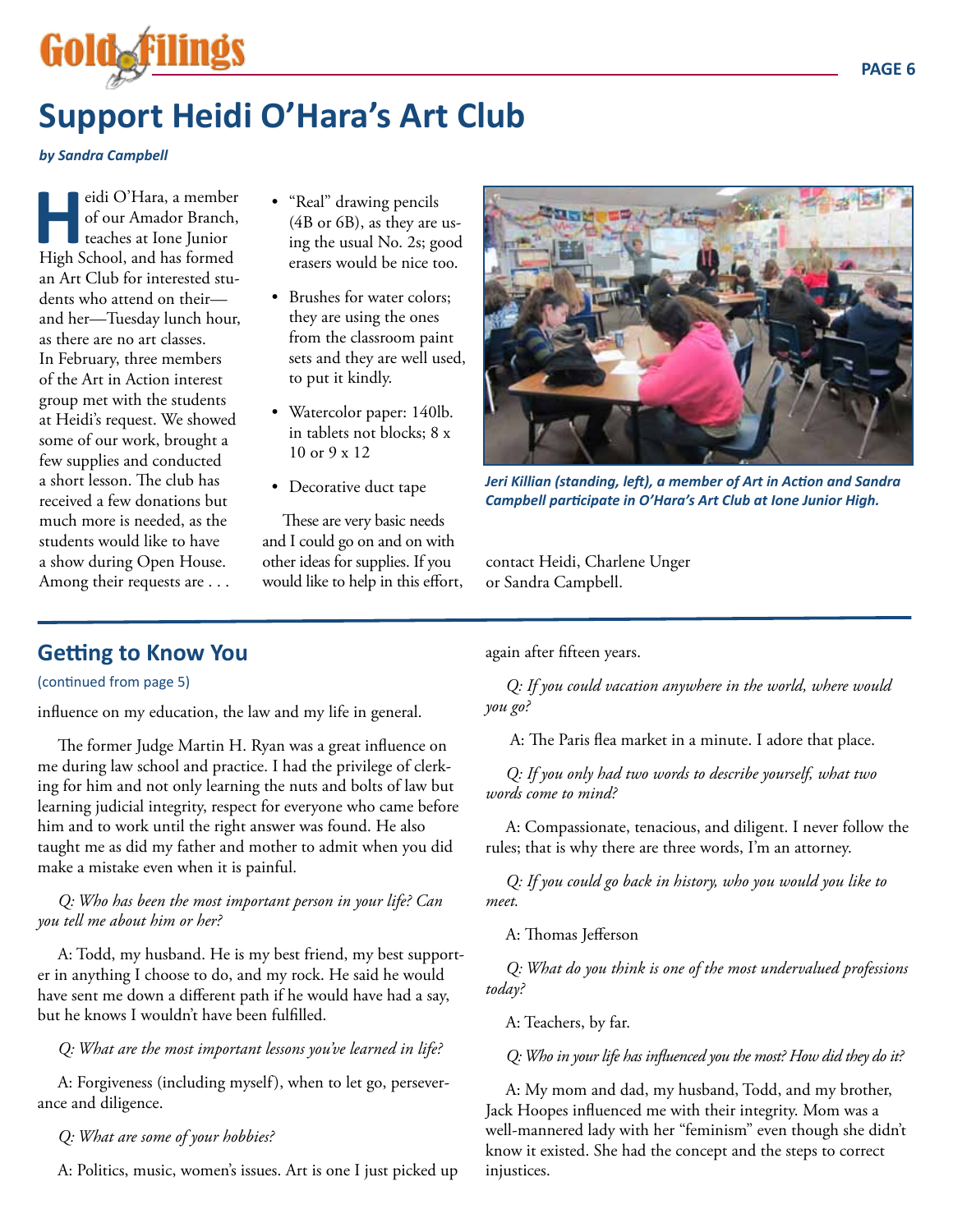

## **Home Tour Update and Preview**

ome Tour 2014 is getting close! Six weeks! Nancy and Aieleen have filled all hostess spots. Wow!

Michele Powell and Susan Staggs have sold \$2,950 of advertising for the tour brochure! The postcards have been printed to send to previous attendees. Kathy Guletz, our own music impresario, is "booking" groups to perform at the tea! Your HT committee is doing so much to make our 42nd Home Tour a fabulous success.

The tour not only benefits our scholarship fund, it benefits our local businesses and communities through tourism, exposure and sales, and it unites us with a viable project and a worthwhile cause. Enjoy meeting members who you don't know well and enjoy meeting homeowners who are proud members of our Amador communities and enjoy being part of a lively, creative, fun-loving, hard-working group of women—Amador AAUW!

I look forward to seeing you on April 12, 2014.

#### *Claire Wait*

*In our last issue, we highlighted two of the residences on the tour. Here are the other three.*

#### **Davis House**

**PAGE 7**

**T**his 1920's Craftsman style home was constructed for the Trudgen family and owned by the family until purchased by the Davis' in 1981. When Rod and Loraine Davis purchased the home, the living area was downstairs: one bedroom, one bath, small kitchen, and living/dining room –all in need of restoration. Over the years, with Loraine's inspirations and Rod's skills, they have created a model for historic renovation.

The 1920's porch was enclosed with custom windows to become a large entry area and a new front porch and steps were added, all emulating the original architecture. Removing walls created a large living room. Two guest bedrooms, bathroom and the master suite were built upstairs by utilizing the unfinished attic. Before the

attic space could be used, the ceiling needed to be raised to 8' and the floor joists reinforced. The transformation upstairs is much more than bedrooms and includes activity areas. Each guest room has been decorated with a theme including a "Disney" mural. When the garages were extended, the space above became room for a master suite sitting area. Features of the suite include an ornately framed wide-screen TV that appears to be a large painting, a toolbox chest built by Rod's grandfather and a gas fireplace across from the bed.

The kitchen remodel combined the service porch and a small kitchen into an open, light filled area. The replica 1930's Heartland stove fits the era. The microwave rests on an old wood stove that was rescued from Loraine's grandfather's cabin. Natural light comes into the kitchen through glass-backed wall cabinets. Special American art tiles highlight the tile work.

Adjacent to the kitchen backdoor is the downstairs bathroom.

## **Second Cookie Reminder:**

Our Tea this year is at the home of Chip Lusby where we serve cookies and beverages to include coffee, tea, and water. We need each member to bake five dozen cookies.

#### **The guidelines are:**

- Home-baked cookies only  $-$  no store bought, please!
- Cookies should be small one or two bites
- If you hate to bake, find a "baking buddy" and have a cookie baking party!
- Please take your cookies to one of the following locations on Friday April 11 before 3 p.m.

#### **Cookie Drop-Off Locations**

- Jackson: Margie Guletz home (please call first)
- Sutter Creek: Lizzie Ann's Bubble Gum Books
- Pine Grove: Sierra Travel 19900 Hwy 88
- Ione: Jackie Martinez's home (please call first)

Do not bring cookies directly to the tea. Doing so makes it difficult for the Tea Committee. They have quite enough to do without receiving new deliveries.

Thank you very much for your commitment to this program.

The original tub with its brass fixtures inspired the use of brass throughout the house. The remodeling of the bathroom included new linoleum flooring and reusing the original beadboard as wainscoting.

Exit through the kitchen backdoor and enjoy the exterior's many Craftsmen details.

#### **Sutter Creek Inn: 75 Main St.**

**P**ioneer John Keyes built the original part of today's Sutter Creek Inn in 1859, probably for his young bride, Clara McIntire; in 1882 after Keyes' death, Clara's 2nd husband, Edward C. Voorheis, added the southern wing. For over a century descendants of McIntire-Voorheis owned the home before selling it to Jane Way in 1966.

While visiting Sutter Creek in 1966, Jane Way fell in love with the town and the vacant home owned by Gertrude Voorheis Clark, who was in a rest home. Way finally persuaded the owner to sell it. Reminiscing later in her life, Way said she bought it "on a whim" during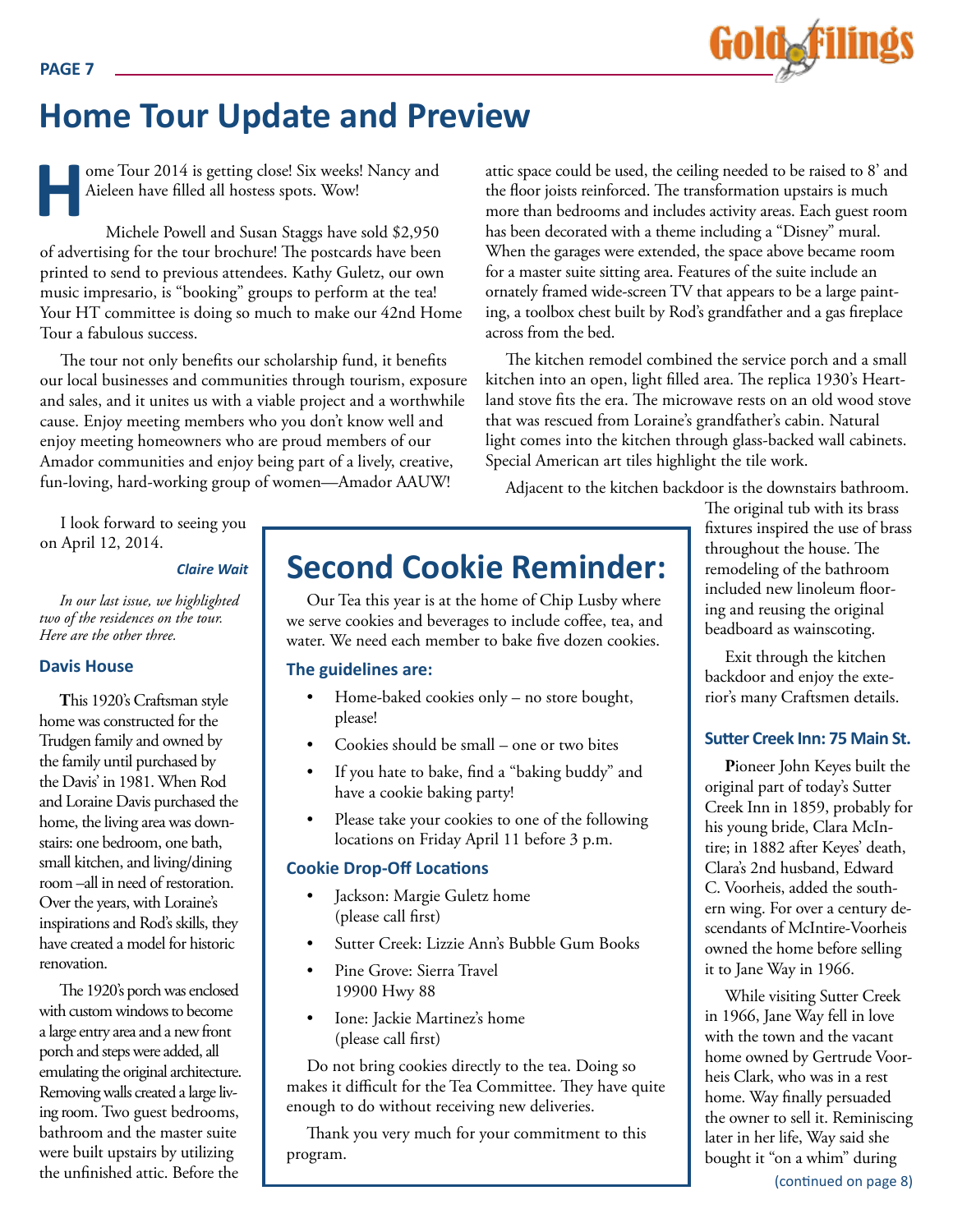

#### **Preview**

#### (continued from page 7)

"an all-time low in my life." Seeking to "reinvent her life," Way turned the property into one of the first bed-and-breakfast inns in the West which became well known in travel guide books. In addition to the original house, Sutter Creek Inn's facilities include numerous adjacent original historic buildings now offering 17 rooms, many with wood-burning fireplaces, swinging beds, and private patios. The rooms are themed and decorated with Way's antiques. Jane Way's children, Lindsay and David, operate the inn. Jane passed away three years ago at age 91 knowing that her legacy will endure.

Home Tour visitors will view the public rooms of the inn and available guest rooms. The large living room affords areas for many activities. The office is decorated with numerous antiques, photos, and paintings, including the Thomas Kinkaid painting of the inn. The long pine tables in the dining room are for serving guests family-style breakfasts. Every day the aroma of cookies baking in the kitchen lets the guests know they will want to return in the afternoon for cookies and tea. In the kitchen, among other antiques, look for the interesting fireplace mantle a wood-pecked old post complete with acorns. The gardens may be explored to enjoy arbors, alcoves with sculptures, hammock, and hundred-year-old trees and vines

#### **Enola's Cottage: 120 Hanford Street**

Enola's cottage was built in the late 1940's and has recently been remodeled to characterize its roots from this era. This cottage was home to talented artist Enola Scott for fifty years,

hence the name that was chosen by new owners, John and Angel LeSage. This quaint 1,200 square foot cottage has 2 bedrooms and one bath. The new owners have given the cottage a new life as a vacation rental.

The living room's knotty pine walls and ceiling are original to the home. The fireplace now has a gas insert; a self-contained ductless heating and air conditioning provide modern comfort. The sconces in the living room have beautiful new glass shades custom made by nearby Chaos Glass. Two of Enola Scott's watercolors are seen in the living room.

Owner John LeSage is well known in locally as the "The Wood Wizard". He built most of the wood furniture seen in the cottage. Of particular interest is the dining room table; the tabletop is decorated with a collage of wine bottle labels from local wineries.

The original plank wood walls in the bedrooms have been sealed and freshened with butter-yellow paint. The original fir wood floors have been refinished. The bedside tables, built by John, and lamps are both wall-mounted to reduce clutter**.** 

The updated shared bath now has all the features of a spa shower and the shower walls are lined with Corian. The "Wood Wizard" has left his magic touch in this bathroom by building the vanity and matching mirror frame.

The kitchen and dining room have new flooring of linoleum squares for a 1940's vintage look; a cabinet was added for a coffee station, and cabinets were painted. The kitchen counter tops are the original small subway tiles. The area under the sink was left open and a skirt was made to conceal the area—a nice oldfashioned touch. Exit through the back door to see the patio and BBQ area and walk down the driveway.

## **Support Our Home Tour Sponsors**

The following businesses and organizations have supported AAUW Amador through sponsorship ads for our 2014 Home Tour brochure. Please support them by giving them your business... and let them know how much we appreciate their donations to our Scholarship Fund

Amador Community Foundation

- Anne Lintz, State Farm Insurance, Licensed Agent
- Barron's Flooring & Design, Sutter Creek
- Bella's Corner- Children's Boutique, Sutter Creek
- Bodies n Balance, Denise Schaad, Certified Personal Trainer
- Davenport Properties & Real Estate

Rose-Marie Zweig Coldwell Banker, Licensed Broker

Creekside Cottage at Sutter Creek Eureka Street Inn-Bed & Breakfast, Sutter Creek

- Foxes Inn, Sutter Creek Bed & Breakfast
- Gail Harris, All Power Brokers, Licensed Broker

Grey Gables Inn –A Sutter Creek Bed & Breakfast

Griffin's Steakhouse & Pasta, Sutter Creek

Hotel Sutter-Restaurant-Bar, Sutter Creek

Imperial Inn, Saloon & Restaurant, Amador City Jackie Reeves Quilting, Angels Camp Jackson Rancheria Casino Resort JB's Awards & Engraving, Jackson Judy Holt, Century 21 Licensed Realtor Sue Hepworth, Coldwell Banker, Licensed Broker

Michael G. Slater, Certified Public Accountant

More Than Just Hair, Sutter Creek

Nancy Street, Pilates Certified Instructor

Peg's Place, A Country Eatery, Sutter Creek

- Stuart London, Handyman, County-wide
- Susan's Place Wine Bar & Eatery, Sutter Creek
- Sutter Creek Community Benefit Foundation

Sutter Creek Cottage at Sutter Creek

- Tera Donahoo, Licensed Realtor with Davenport Properties
- The Griffin Company, Real Estate Agency
- Thomi's Café, Sutter Creek & Jackson
- Water Street Antiques, Sutter Creek

Zoom Smog & Automotive, Sutter Creek

*Michele Powell & Susan Staggs Co-Chairs Home Tour Sponsorship*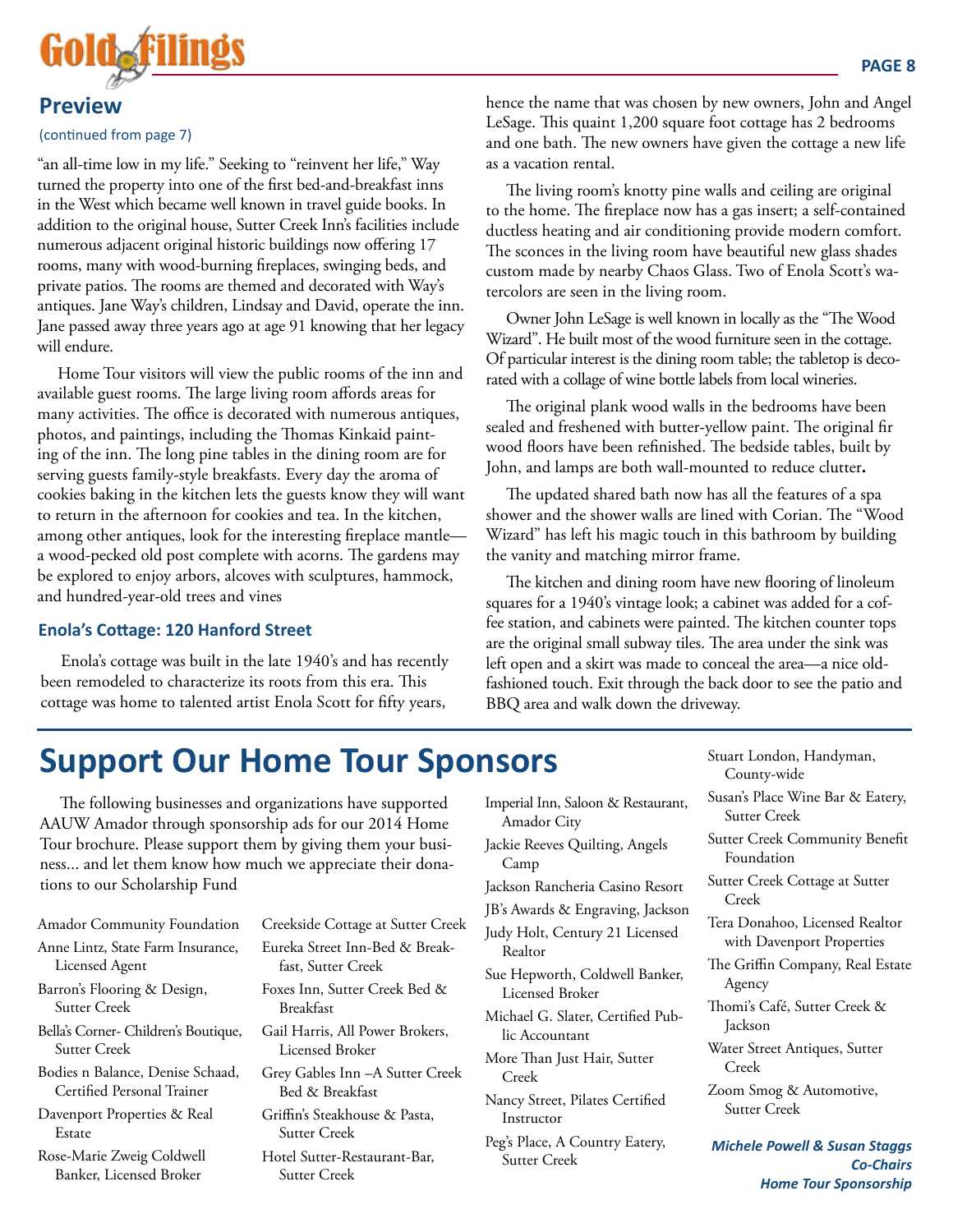## **Program Summary: "Resources for a Brighter Future"**

The February program was a resounding success. While the turnout was not as high as we would have liked, the community women who attended learned a great deal about what social services are available in our county. They we he February program was a resounding success. While the turnout was not as high as we would have liked, the community women who attended learned a great deal about ful for the opportunity to meet and talk with the representatives of the various agencies.

Nina Machado, First 5 Director said, "Great job on the resource fair! Although the turnout wasn't huge, the women who attended benefitted tremendously"

The speakers all gave practical information in the first half and then individual help at the resource tables in the second half of the program.

The list of speakers and participants is below:

Moderator – Danise Kaps, TLC

Health Insurance – Cathy Vanderford, ATCAA Outreach Coordinator

Tammie Portzer, Manassero Insurance, Certified CA agent/ ACA

Behavioral Health – Jennifer Kromm, Client & Family Advocate, AC Behavioral Health

Jobs – Karen Puccio, Manager, Mother Lode Job Training, Amador Office



*(r-l) Nina Machado (at podium), Tammie Portzer, Cathy Vanderford, Yolanda Miranda, Betty Mann and Denise Cloward*



Gold**afiling**s

*(l-r) Danise Kaps (at podium), Jennifer Kromm, Shirlee Runnings, Karen Puccio, Nina Machado and Rebecca Schimp*

- Housing Denise Cloward, ATCAA Housing Program Manager, Betty Mann and Yolanda Miranda, Housing Resources Coordinators
- Childcare Kelly Graesch, Resource Connection
- Early Childhood Shirlee Runnings, WIC Program Director,
- Nina Machado, First 5 Program Director

## **Women's History Month**

(continued from page 1)

the Amendment, only to have it go down in defeat in 1982.

Although women's rights have been expanded since earning the right to vote, those rights have been achieved piecemeal through legislation such as Civil Rights Act of 1964 and Title IX passed in 1973. Unfortunately enforcement of these laws (such as the many Title IX cases and the more highly publicized employment discrimination case brought by Lilly Ledbettter that AAUW has supported) is sparse and victims of discrimination frequently turn to litigation as the only remedy.

We as AAUW members have played a role in writing women's history and have a right to be proud of our organizations active advocacy for women's equity. Our Branch is celebrating Women's History on March 14th. Come join in the celebration. (See box on Page 1.)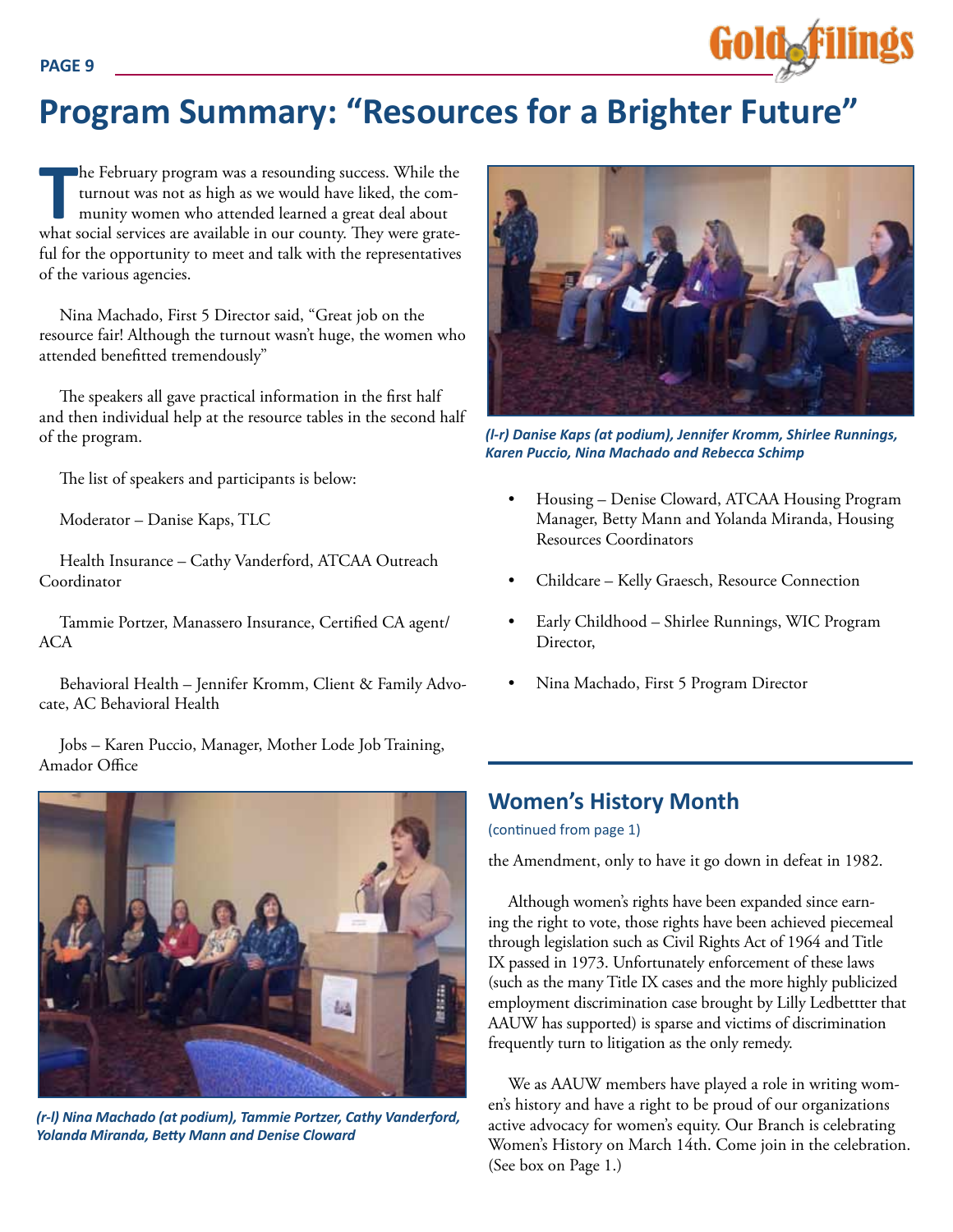# **GOIOAR Special Interest Groups**

## **Afternoon Book Group**

Iris Aparicio, Chair *joeiris@volcano.net*

Join us for a thoughtful and

friendly book discussion the 2nd Monday of each month at 2 p.m. We meet at members' homes to discuss a book chosen from our yearly list compiled in September. Our list is a mix of fiction and nonfiction. New members are welcome.

The Afternoon Book Group is reading *The Care and Handling of Roses With Thorns* by Margaret Dilloway on March 10, at 2 p.m. at the home of Dot Haislet. Call Dot if you would like to join us.

## **Art in Action**

Charlene Unger, Chair *cux2@volcano.net*



We are a group whose members enjoy drawing and painting at each other's homes or various outdoor locations such as PiPi Valley, Bear River and Tabeau

Lake. We share information about art workshops and gallery exhibits. Art in Action group members are responsible for the Art Show at the Home Tour. Beginners are welcome. Lunch is always part of the day. Meetings are every 2nd & 4th Tuesday. Contact Charlene for information about the next meeting.

### **Book Lovers & Page Turners**

Michele Powell, Chair *powell.michele288@gmail.com* We meet at 2 p.m. on the fourth Monday of each month (except Decem-

ber) at members' homes. We have great discussions about the books and how their themes and characters relate to our own lives and worlds. New

members are welcome.

On March 24 we'll be discussing T*he End of Your Life Book Club* by Will Schwalbe. We are meeting at the home of JoAnn Chevrette; please call JoAnn if you'd like to attend.

## **Cork & Fork**

Bonnie Krupp, Chair *bonniekrupp@yahoo.com*

This group meets every other month with significant others to enjoy wine tasting and appetizers. Member's homes are the usual meeting place, but we sometimes

gather at a winery tasting room or other appropriate venue. Cork & Fork meets the 2nd Sunday except in May when we meet on the 3rd Sunday because of Mother's Day. On March 9 we will be meeting in two groups hosted by the McElroys and the Bilheimers. Contact Bonnie if you are interested in attending or if you'd like more information.

## **Garden Groupies**

Nancy Schuster, Chair *nancys@volcano.net*



Garden Groupies love plants and the beauty they add to our lives! No digging, raking or pruning is required - just join us in visiting some very interesting places. On March 19th

the Garden Group will visit Ironstone Vineyards in Murphys. Ironstone reports the annual "color parade" kicks off in March with an explosive burst of over 300,000 daffodils that signal the coming of spring and herald their annual festival of food, wine, art and Daffodils. We meet at the parking lot in Sutter Creek, next to the Post Office. Departure at 10 a.m. This will be a fun trip! Join us if you can.

### **Libations & Conversations**

Libations & Conversations will meet on Tuesday, March 18, 5:30-6:30 p.m., at the Imperial Hotel in Amador City. Our topic of conversation will be "Achieving Equal Pay" in anticipation of Equal Pay Day on April 8, 2014. All AAUW members, prospective members and interested friends are invited to join us for lively conversation over no-



host drinks. Maybe you will be the lucky one to win the door prize! Email ideas for future topics to *staggs@volcano.net*

L&C Committee: Lani Chapman, Bonnie Krupp, Suzanne Nicholson, Susan Staggs.

*(continued on next page)*